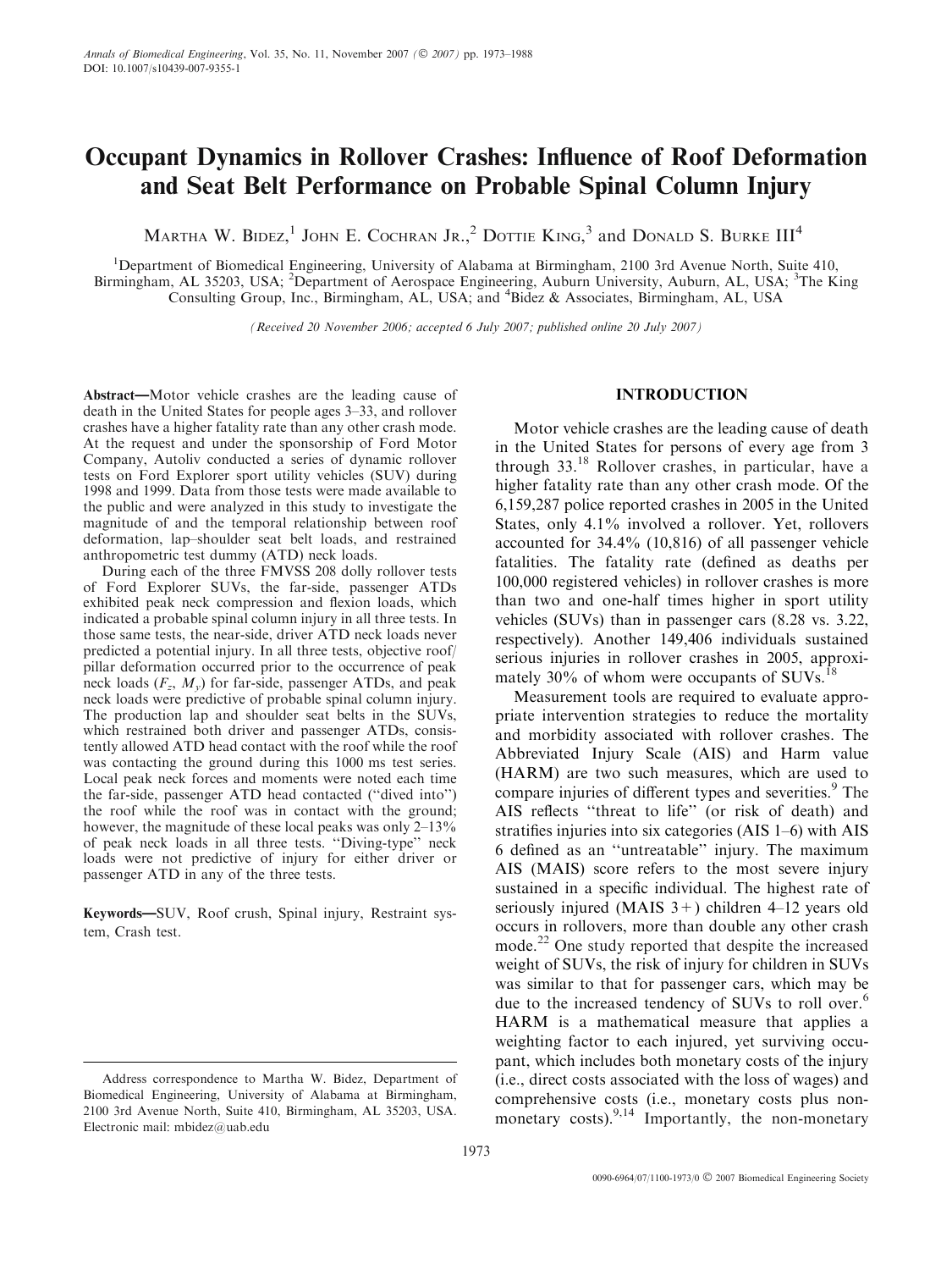costs include such measures as loss of functional capacity and quality of life. In rollover crashes, the highest HARM is reflected in the population of occupants who survive the crash, yet sustain catastrophic injury, including permanent brain and/or spinal cord injury.<sup>9</sup>

A major source of HARM in rollover crashes results from occupant contact with the vehicle roof, support pillars and side headers.<sup>9</sup> According to Digges et al. ''Countermeasures to reduce rollover casualties include increased belt use, and technological interventions to prevent ejection and reduce the severity of body contacts with the vehicle interior.''<sup>9</sup> Hugh DeHaven outlined principles for designing vehicles for human transport in 1952, and stated that ''the package (the passenger compartment) should not collapse under expected conditions of force, thereby exposing objects (and people) inside it to damage.''<sup>7</sup> Closely related to this principle, DeHaven stated that ''the packaging structures which shield the inner container must not be made of brittle or frail materials; they should resist force by yielding and absorbing energy applied to the outer container so as to cushion and distribute impact forces and thereby protect the inner container.''

Franchini<sup>11</sup> reported the importance of maintaining the integrity of the occupant compartment (referred to as ''survival space'') for belted occupants during a crash event. Few studies, however, have experimentally evaluated the influence of dynamic roof deformation with concomitant loss of occupant survival space as a potentially preventable cause of head and cervical spine injuries in rollover crashes. Bahling et  $al$ .<sup>1</sup> conducted rollover and drop tests of late 1980s model Chevrolet Malibu passenger cars using lap–shoulder belted anthropomorphic test dummies (ATDs) to evaluate the influence of roof strength on injury mechanics. In several studies, Moffatt and other investigators reported on a customized, dynamic test procedure with controlled roof impacts of passenger vans and sedans.<sup>3,5,15</sup> Both groups concluded that ''potentially injurious impacts'' (defined by these authors as 2000 N recorded by the ATD upper neck sensor) occurred prior to significant roof crush and that enhanced roof strength made no difference in the likelihood of serious neck injury to restrained occupants. These conclusions have been contradicted in other literature, albeit without the benefit of scientific data from comparable full-scale, dynamic rollover crash tests. $12,13$ 

Recently, the raw data from a series of full-scale, dynamic rollover tests of 1998–1999 model year Ford Explorer SUVs, using fully instrumented ATDs, were made publicly available to the scientific community.<sup>2</sup> These tests were conducted using a standardized test methodology specified by Federal Motor Vehicle

Safety Standard (FMVSS) 208 of the U.S. Department of Transportation (FMVSS 208 49 CFR Ch. V (10-01- 04 Edition)). These data provide the first opportunity to analyze the dynamics of belted occupants within a contemporary SUV in a standardized rollover test environment.

The authors used the described data in the present study. The study's objective was to investigate both the magnitude of and the temporal relationship between dynamic roof deformation, lap–shoulder seat belt loads, and restrained ATD neck loads in these FMVSS 208 dolly rollover tests of Ford Explorer SUVs.

## MATERIALS AND METHODS

Three full-scale dolly rollover tests of 1998–1999 Explorer SUVs were sponsored by Ford Motor Company and conducted at the North American Autoliv test facility<sup>1</sup> according to the standardized FMVSS 208 test protocol. This standard, issued by the National Highway Transportation Safety Administration (NHTSA) in 1971, outlines vehicle crash performance requirements designed for improving occupant protection. Described within FMVSS 208 is a voluntary, dolly rollover test used to evaluate occupant protection during a lateral rollover. This standardized test procedure was used for all three SUV rollover tests.

The FMVSS 208 test procedure involves accelerating a rollover dolly carrying a test vehicle to a set velocity and then rapidly decelerating the dolly, causing the vehicle to release, trip, and enter a lateral roll. The SUVs were first placed on a dolly fixed with a rigid, angled platform positioned 9 in. from the ground and 23° from the horizontal. To assure that the roll was driver-side leading (i.e., that the driver's side contacted the ground first), each vehicle was situated on the platform so that its driver's side tires rested along a 4 in. lip at the forward edge of the test platform, as shown in Figs. 1a and 1b.

The vehicle and dolly were then accelerated along a straight path perpendicular to the longitudinal axis of the vehicle. The dolly was then decelerated rapidly (minimum deceleration rate of 20 g for 0.04 s), resulting in vehicle trip and subsequent rollover. The target speed for all Explorer tests was 30 mph. The vehicle identification number (VIN) and actual dolly launch velocity for each of the three tests are summarized in Table 1.

<sup>&</sup>lt;sup>1</sup> North American Headquarters and North American Technical Center; 1320 Pacific Drive, Auburn Hills, MI 48326-1569.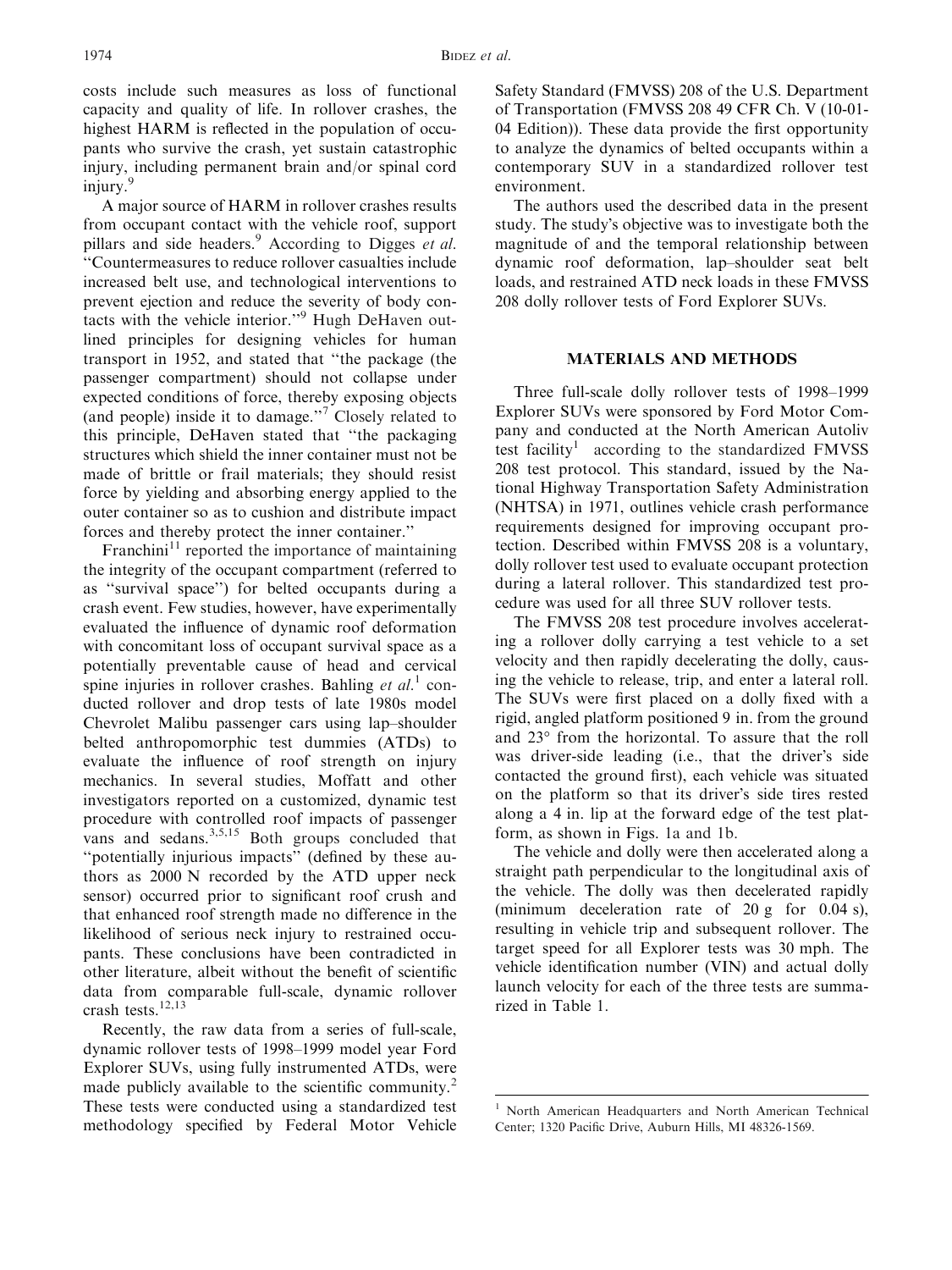



FIGURE 1. (a) FMVSS 208 dynamic rollover pre-test setup of SUV test B190043 on a dolly rollover cart; (b) critical dimensions of FMVSS 208 dolly.

# Vehicle and ATD Instrumentation

Triaxial and biaxial accelerometers were installed in each SUV to measure vehicle structural dynamics during the rollover tests. Accelerations were recorded at each of the following vehicle structure locations in coordinate systems consistent with SAE J211 guidelines (SAE J211-1 REV DEC03), as shown in Figs. 2a and 2b, and Table 1.

- Center of Gravity (CG)  $(x, y, z)$
- Left (driver) roof rail at
	- $\bullet$  A-pillar  $(y, z)$
	- $\bullet$  B-pillar  $(y, z)$
	- $\bullet$  C-pillar  $(y, z)$
- Right (passenger) roof rail at
	- $\bullet$  A-pillar  $(y, z)$
	- $\bullet$  B-pillar  $(y, z)$
	- C-pillar  $(y, z)$

In each test, two Hybrid III 50th percentile male, instrumented ATDs were placed in the front seats of Ford Explorer SUVs and restrained with lap–shoulder belts that were affixed with load cells. Time synchronized with all other sensors and cameras in the experimental setup, these load cells continuously recorded tensile forces in the webbing of the lap and

| TABLE 1. | <b>Test conditions.</b> |
|----------|-------------------------|
|----------|-------------------------|

|                     |                          | Data               |                              |           |                                      |         | Coordinates (mm)        |                 |
|---------------------|--------------------------|--------------------|------------------------------|-----------|--------------------------------------|---------|-------------------------|-----------------|
| Autoliv test number | Test description         | sampling<br>rate   | Sampling<br>duration         | Test date | Accelerometer                        | X       | Y                       | Ζ               |
| B190042             | FMVSS 208 Rollover       |                    | 20,000 Hz ~13,000 ms 8/10/99 |           | Center of gravity                    | 2073.10 |                         | $-24.50$ 975.00 |
|                     | (VIN1FMCU24E5VUC19292)   |                    |                              |           | Driver's rail at A-pillar            |         | 2038.20 -596.10 1770.0  |                 |
|                     | $(23^{\circ}; 30.5$ mph) |                    |                              |           | Driver's rail at B-pillar            |         | 2776.40 -571.30 1863.30 |                 |
|                     |                          |                    |                              |           | Driver's rail at C-pillar            |         | 3209.70 -580.60 1871.40 |                 |
|                     |                          |                    |                              |           | Passenger's rail at A-pillar 2011.80 |         |                         | 592.10 1758.60  |
|                     |                          |                    |                              |           | Passenger's rail at B-pillar 2786.60 |         |                         | 532.60 1857.10  |
|                     |                          |                    |                              |           | Passenger's rail at C-pillar 3234.40 |         |                         | 523.30 1868.20  |
| B190043             | FMVSS 208 Rollover       |                    | 20,000 Hz ~13,000 ms 8/11/99 |           | Center of gravity                    | 2231.0  | $-4.1$                  | 761.3           |
|                     | (VIN1FMDU34E6VUB99290)   |                    |                              |           | Driver's rail at A-pillar            | 2077.2  | $-543.7$                | 1626.8          |
|                     | $(23^{\circ}; 30.4$ mph) |                    |                              |           | Driver's rail at B-pillar            | 2637.2  | $-535.0$                | 1644.0          |
|                     |                          |                    |                              |           | Driver's rail at C-pillar            | 3436.0  | 572.4                   | 1598.0          |
|                     |                          |                    |                              |           | Passenger's rail at A-pillar 2077.9  |         | 573.5                   | 1564.7          |
|                     |                          |                    |                              |           | Passenger's rail at B-pillar 2636.5  |         | 569.7                   | 1625.5          |
|                     |                          |                    |                              |           | Passenger's rail at C-pillar 3436.3  |         | $-543.0$                | 1617.6          |
| B180220             | FMVSS 208 Rollover       | 12,500 Hz ~8000 ms |                              | 12/10/98  | Center of gravity                    | 2231.0  | $-4.1$                  | 761.3           |
|                     | (VIN1FMDU35P5VUC14510)   |                    |                              |           | Driver's rail at A-pillar            | 2077.2  | $-543.7$                | 1626.8          |
|                     | $(23^{\circ}; 30.9$ mph) |                    |                              |           | Driver's rail at B-pillar            | 2637.2  | $-535.0$                | 1644.0          |
|                     |                          |                    |                              |           | Driver's rail at C-pillar            | 3436.0  | 572.4                   | 1598.0          |
|                     |                          |                    |                              |           | Passenger's rail at A-pillar 2077.9  |         | 573.5                   | 1564.7          |
|                     |                          |                    |                              |           | Passenger's rail at B-pillar 2636.5  |         | 569.7                   | 1625.5          |
|                     |                          |                    |                              |           | Passenger's rail at C-pillar 3436.3  |         | $-543.0$                | 1617.6          |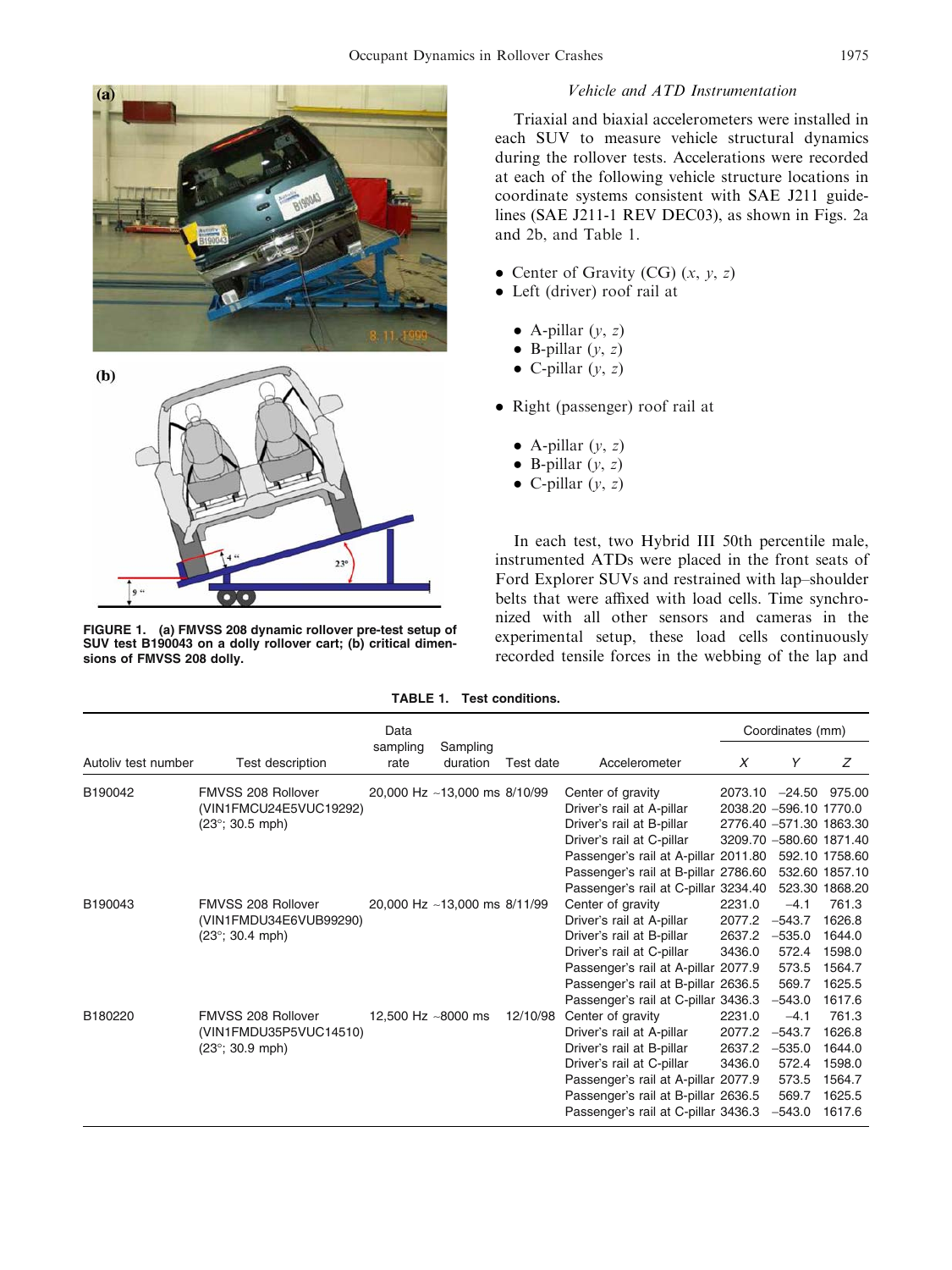

FIGURE 2. (a) Exterior view of test vehicle indicating A, B, and C-pillars; (b) interior view of test vehicle—accelerometers were mounted at the roof rail-to-pillar junction at the A, B, and C-pillars for both driver and passenger sides of the Ford Explorer SUVs.

shoulder belts. Both ATDs were positioned in their respective seats according to reference FMVSS 208 Dummy Positioning Procedure with the seats located in the mid-track position. Given that the vehicle was positioned to roll driver-side leading, the driver ATD represented the ''near-side'' occupant and the passenger ATD, the ''far-side'' occupant in this test series. The following sensor outputs were recorded continuously throughout each rollover test for both driver and passenger ATDs:

- $\bullet$  Head CG acceleration  $(x, y, z)$
- Upper Neck
	- Force  $(x, y, z)$
	- Moment  $(x, y, z)$
- Lower Neck
	- Force  $(x, y, z)$
	- Moment  $(x, y, z)$
- Chest
	- Acceleration  $(x, y, z)$
	- Deflection
- Pelvis Acceleration  $(x, y, z)$
- Femur Force  $(F_z,$  right and left)

Dynamic motion of the SUVs was visually recorded by up to 10 high speed external cameras, which were time synchronized with the cart release trigger and



FIGURE 3. External camera setup.

imaged at 500 frames/s. (Fig. 3) Clocks that were positioned along the test track were visible in the external camera views throughout the roll sequence. Targets were affixed to the rear aspect of the driver and passenger ATD heads and were visible by the same camera monitoring the onboard time clock. Up to three onboard, high speed cameras recorded ATD kinematics as a function of time using the onboard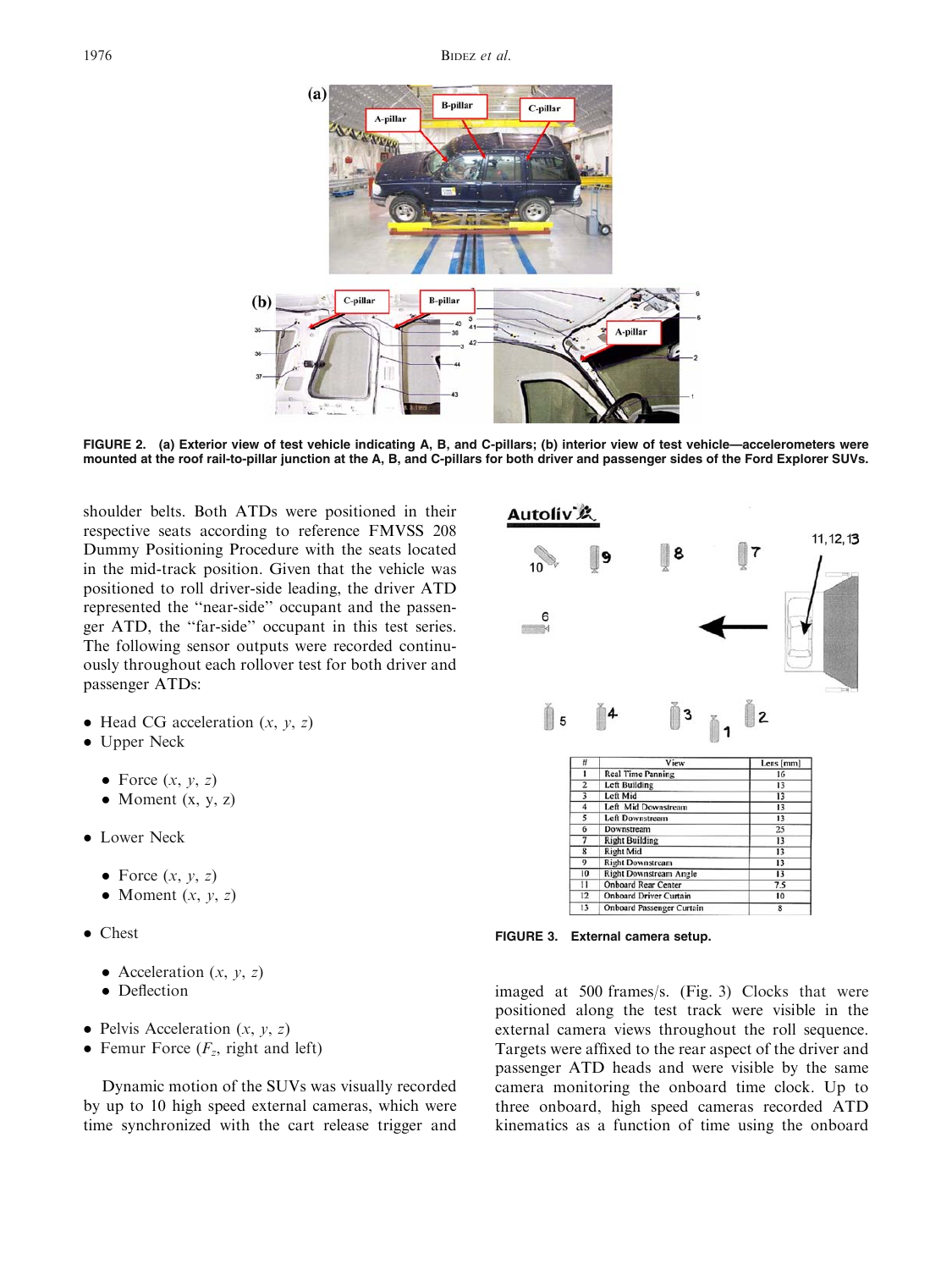clock, which was also time synchronized with the cart release trigger, external cameras, and electronic sensors affixed to both ATDs, the seat belts, and the SUV structure.

With the cart positioned according to FMVSS 208 specifications, the data acquisition system was set up and armed for trigger. Time zero for all data acquisition was provided by a contact switch at both shock absorbers to indicate the start of cart deceleration. The data-sampling rates for each test are provided in Table 1.

#### Data Analysis

The raw ASCII sensor data retrieved from the ATD and vehicle-mounted transducers were filtered according to the SAE J211 channel filtering class (CFC) requirements to remove the effects of crash related noise on the sensor readings. Each CFC specifies that the channel frequency response lies within limits detailed in SAE J211. Neck forces, neck moments, and vehicle data were filtered at CFC 1000, CFC 600, and CFC 60 accordingly. Subsequently, the filtered vehicle acceleration data were transformed into a vehiclefixed, center-of-gravity, coordinate system using  $MATLAB^{\circledR}$  (registered trademark of The Mathworks, Inc.). Roof rail accelerations were transformed by subtracting the center of gravity accelerations from each measurement as a function of time. The result of the transformations was the acceleration of the roof rail relative to the vehicle's center of gravity. The transformed roof rail acceleration values provided insight into when and in what direction the rail was moving. Transformed data was then compared to the ATD neck and seat belt loads as a function of time. The accelerations recorded by the rail sensors were influenced by both vehicle rotation (angular velocity) and localized pillar deformation. The contribution due to vehicle rotation was made at a low frequency given that the peak roll rate of the vehicle at any time during the test interval (0–1000 ms) was approximately 350–  $400^{\circ}/s$  (i.e., less than 2 Hz). Thus, all higher frequency accelerations were necessarily due to localized structural deformation.

The sensor outputs from the driver and passenger roof rail accelerometers positioned at the B-pillar were used as a quantitative definition of roof intrusion (i.e., ''objective roof crush'') into the occupant survival space. The mathematically transformed driver and passenger roof rail acceleration tracings in the present study provided objective evidence of the time interval(s) when roof/pillar deformation occurred, and the time of deformation was corroborated through careful scrutiny of the high speed video images (''observable'' roof crush). Objective roof crush in our study was defined under the following necessary, contemporaneous conditions:

- (1) Vertical and/or lateral rail acceleration peak(s) ''downward'' and/or inboard toward the restrained ATD
- (2) External camera video images consistent with SUV roof-to-ground contact
- (3) Onboard camera video images consistent with a compromise in occupant survival space (i.e., reduced headroom)

Roof rail accelerations, seat belt loads and peak ATD axial neck force  $(F_z, \text{ axial compression/tension})$ and moments  $(M_v, \text{chin-to-check flexion}, \text{and } M_x, \text{ear-}$ to-shoulder lateral bending) were compared to the high-speed video data to validate the correlation in time between the presence of objective roof crush and the development of peak ATD neck and seat belt loads.

## RESULTS

Results are presented and discussed for the first full second of the roll sequence for each of the three SUV tests, which includes the initial driver-side-to-ground contact and full roof contact, followed by the first passenger-side-to-ground contact.

In all three tests, the external high-speed cameras recorded continuous roof-to-ground contact from the first contact of the driver's roof rail with the ground until the end of the 1000 ms period, which corresponded to approximately 5/8 roll. Onboard high speed video cameras recorded the front passenger compartment of each SUV, capturing the kinematics of the ATDs as well as the deformation of the roof header and side roof rails during the rollover event. These cameras recorded inboard displacement of roof rails (''observable'' roof crush) of both driver and passenger-side roof rails during the respective roof railto-ground contact for all three tests. The onboard clock, which was recorded by the interior cameras, allowed for a time-synchronized comparison of this data to the sensor output of the ATD neck transducers and roof rail accelerometers.

In all three tests, the head of each lap–shoulder belt restrained ATD (driver and passenger) contacted the roof two or more times during the first 1000 ms roll interval as indicated by increased neck compression loads (negative  $F<sub>z</sub>$  values) recorded by the ATDs' upper neck sensor (Fig. 4). The time of occurrence of each peak neck load for the driver and passenger ATD head-to-roof contacts (the ''Local Maximum'' as well as the ''Absolute Maximum'' or ''Peak'' neck loads) was consistent with the onboard high speed video data.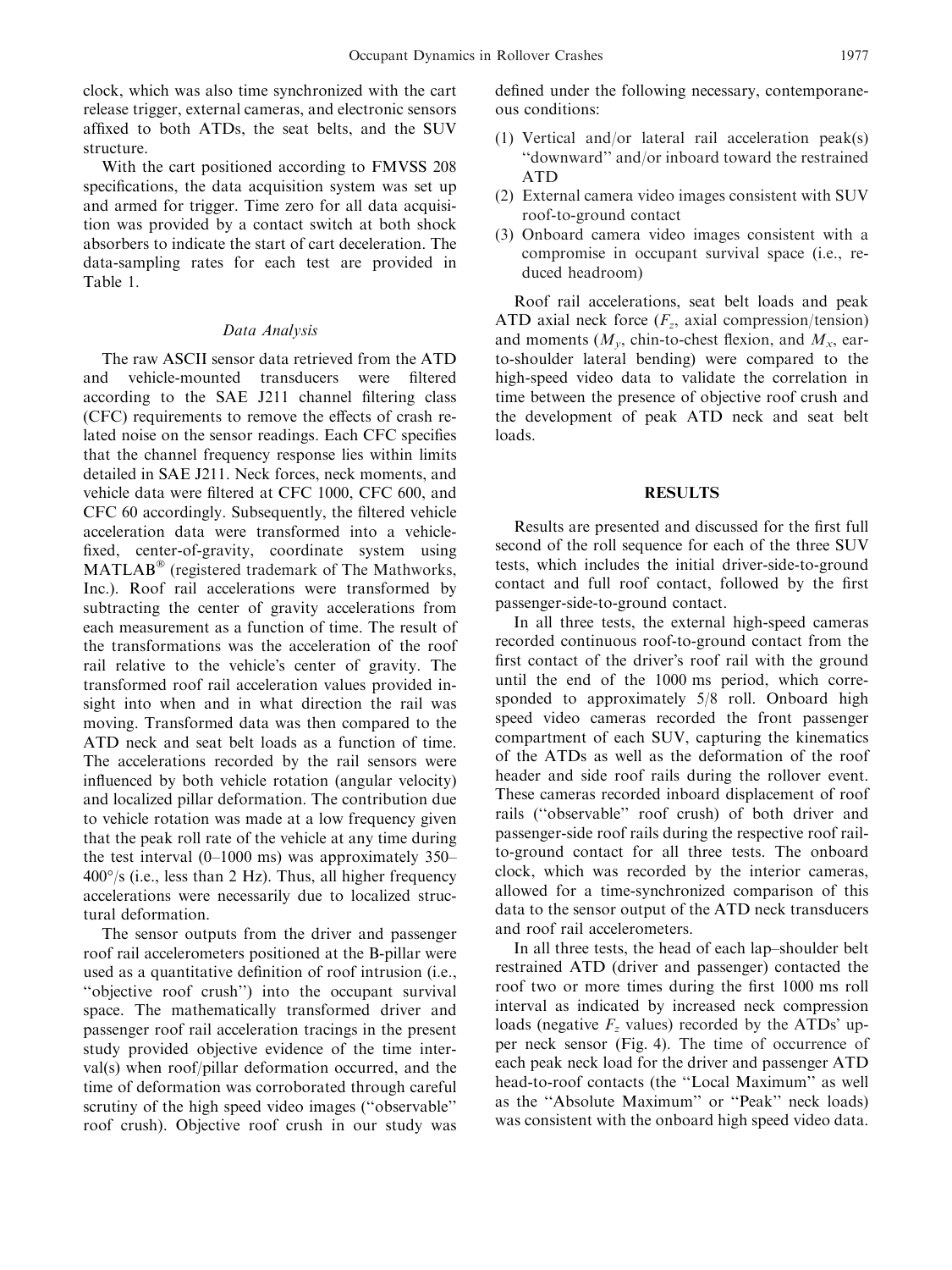

FIGURE 4. Passenger upper neck  $F_z$  vs. time (Test B190042).

TABLE 2. Magnitudes of Local and Absolute maximum (Peak) neck loads (during time interval of continuous roof-to-ground contact).

|                                |                | <b>Driver</b> |                |           | Passenger |                   |
|--------------------------------|----------------|---------------|----------------|-----------|-----------|-------------------|
| Test parameter                 | B190042        | B190043       | B180220        | B190042   | B190043   | B180220           |
| Max peak $Fz$ (N) <sup>a</sup> | $-958$         | $-1962$       | $-1920$        | $-5933$   | $-3245$   | None <sup>b</sup> |
| Local peak (s), $Fz$           | $-200$         | $-295$        | $-223$         | $-361$    | $-50$     | 200-260           |
| Max peak $M_v$ (N m)           | 58             | 110           | 94             | 304       | 178       | 261               |
| Local peak (s), $M_V$          | 2              | 11            | $2 - 54$       | $12 - 22$ | $20 - 24$ | 10                |
| Max peak $M_{x}$ (N m)         | $-106$         | $-124$        | $-167$         | 68        | 98        | 41                |
| Local peak (s), $M_x$          | $-11$ to $-18$ | n/a           | $-20$ to $-46$ | 9         | 12        | $19 - 21$         |

 ${}^{a}F_{z}$  was measured at the dummy upper neck load cell;  $M_{y}$  and  $M_{x}$  measured at the lower load cell.<br><sup>bin</sup> Test 180220, no absolute maximum E, was identified as all peak neck compression loads were

 $b$ In Test 180220, no absolute maximum  $F_z$  was identified as all peak neck compression loads were within the range of 200–260 N.

For each of the three tests, the time recorded by the onboard camera during observable ATD head-to-roof contact was within 3 ms of the time recorded by the neck sensors for peak neck loads. Peak axial neck force data  $(F<sub>z</sub>)$  were measured by the ATDs' upper neck sensors and the moment loads  $(M_v \text{ and } M_x)$  were measured by the ATDs' lower neck sensors (Table 2).

The near-side (i.e., the driver) ATD recorded Peak axial neck compression  $(F_z)$  loads of -2000 N or less for all three tests. Peak neck flexion  $(M_v)$  loads for the driver ATD resulted in chin-toward-chest head motion and were within a range of 58–110 N m for all three tests. In contrast, the far-side (i.e., the passenger) ATD recorded Peak neck  $F<sub>z</sub>$  values in the range of  $-3244$  to -5933 N for two out of three tests. In Test B180220, no Absolute Maximum  $F<sub>z</sub>$  value was identified as all Local Maxima compression loads were within the range of  $-200$  to  $-260$  N. The Peak neck flexion  $(M_v)$  loads, recorded by the passenger ATDs, resulted in chin-toward-chest head motion and ranged from 178 to 304 N m for all three tests. The Peak lateral neck bending ear-to-shoulder  $(M_x)$  loads ranged from 41 to 98 N m for the passenger ATD, and the driver experienced  $M_x$  load magnitudes in the range of -106 to -167 N m, for all three tests.

The time of occurrence of objective vertical and lateral roof crush was identified by the roof rail acceleration peak, for both the passenger and driver side roof rails in all three tests (Table 3). Objective roof crush occurred prior to the Absolute Maximum dummy neck loads  $(F_z, M_y, M_x)$  in each of the three tests for both driver and passenger ATDs (Table 3, Fig. 5). The far-side, passenger ATD recorded Peak neck loads within 10 ms following the time of occurrence of objective roof crush for all three tests. Peak neck loads for the near-side, driver ATD occurred up to 65 ms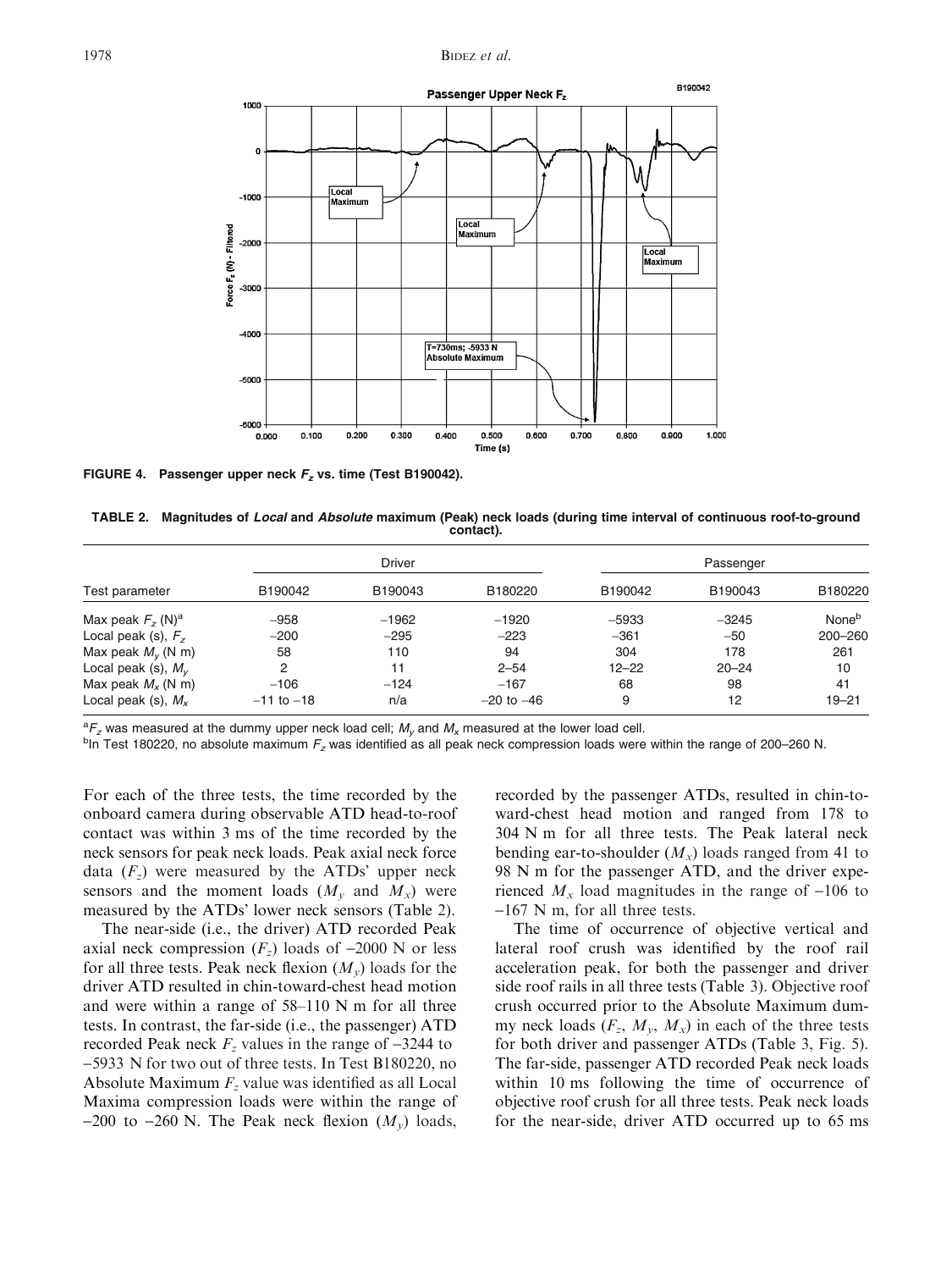|                                                                 |         | <b>Driver</b> |         |         | Passenger                 |                  |
|-----------------------------------------------------------------|---------|---------------|---------|---------|---------------------------|------------------|
| Test parameter                                                  | B190042 | B190043       | B180220 | B190042 | B190043                   | B180220          |
| Objective roof/pillar deformation (vertical acceleration peaks) | 497     | 513           | 510     | 730     | $-600 - 800$ <sup>a</sup> | 742              |
| Objective roof/pillar deformation (lateral acceleration peaks)  | 497     | 513           | 494     | 496     | 512                       | 495              |
| Peak $F_z^c$                                                    | 533     | 540           | 516     | 730     | 764                       | n/a <sup>b</sup> |
| Peak $M_{\nu}$                                                  | 533     | 541           | 517     | 729     | 764                       | 751              |
| Peak $M_{\rm v}$                                                | 537     | 548           | 540     | 783     | 774                       | 760              |

TABLE 3. Time of occurrence (ms) of roof/pillar deformation and absolute maximum neck loads.

<sup>a</sup>No isolated spike in acceleration was noted; however, a sustained level of roof deformation is reflected in the roof rail tracings and the video footage for this test.

 $^{\rm b}$ No isolated absolute maximum  $F_z$  value was noted, which differed significantly from the other "local" maximums. This was consistent with the very high peak  $M_v$  in this test, however, which was noted at 751 ms (see Table 2).

 ${}^cF_z$  was measured at the upper neck load cell, whereas  $M_y$  and  $M_x$  were measured at the lower neck load cells.



FIGURE 5. Driver upper neck  $F<sub>z</sub>$  vs. vertical acceleration of the driver rail at B-pillar (Test B190043).

following the time of occurrence of objective roof crush for all three tests.

Lap and shoulder belt loads were recorded for both driver and passenger ATDs in all three tests, with the exception of the driver's shoulder belt for test B190043 and passenger shoulder belt for test B180220, both of which experienced sensor failures (Table 4). The Peak lap belt loads for the near-side, driver ATD occurred within 1 ms of the time of Peak  $F_z$  and  $M_v$  neck loads for two out of three tests (Figs. 6, 7). In the remaining test (B190042), the Peak lap belt load occurred 22 ms prior to the time that peak neck  $F_z$  and  $M_v$  neck loads occurred in the driver ATD. In contrast, the far-side, passenger ATDs' Peak lap belt loads occurred 65– 131 ms prior to the time of Peak neck compression  $(F_z)$ 

for two out of three tests and 65–145 ms prior to the time of Peak neck flexion  $(M_v)$  for all three tests  $(Fig. 8)$ . In Test B180220, the passenger's Peak lap belt load occurred 6 ms after the time of Peak neck compression, yet 145 ms before the Peak neck flexion load  $(M_v)$ .

The driver ATDs' Peak lap belt loads ranged from 548 to 940 N for the three tests, and the shoulder belt loads were  $395-410$  N for two tests (the driver's shoulder belt sensor failed on Test B190043) (Table 4). The passenger ATDs' Peak lap belt loads were similar to those of the driver ATDs', ranging from 705 to 797 N for all three tests; the shoulder belt loads were 899–953 N for two of three tests (the passenger's shoulder belt sensor failed on test B180220).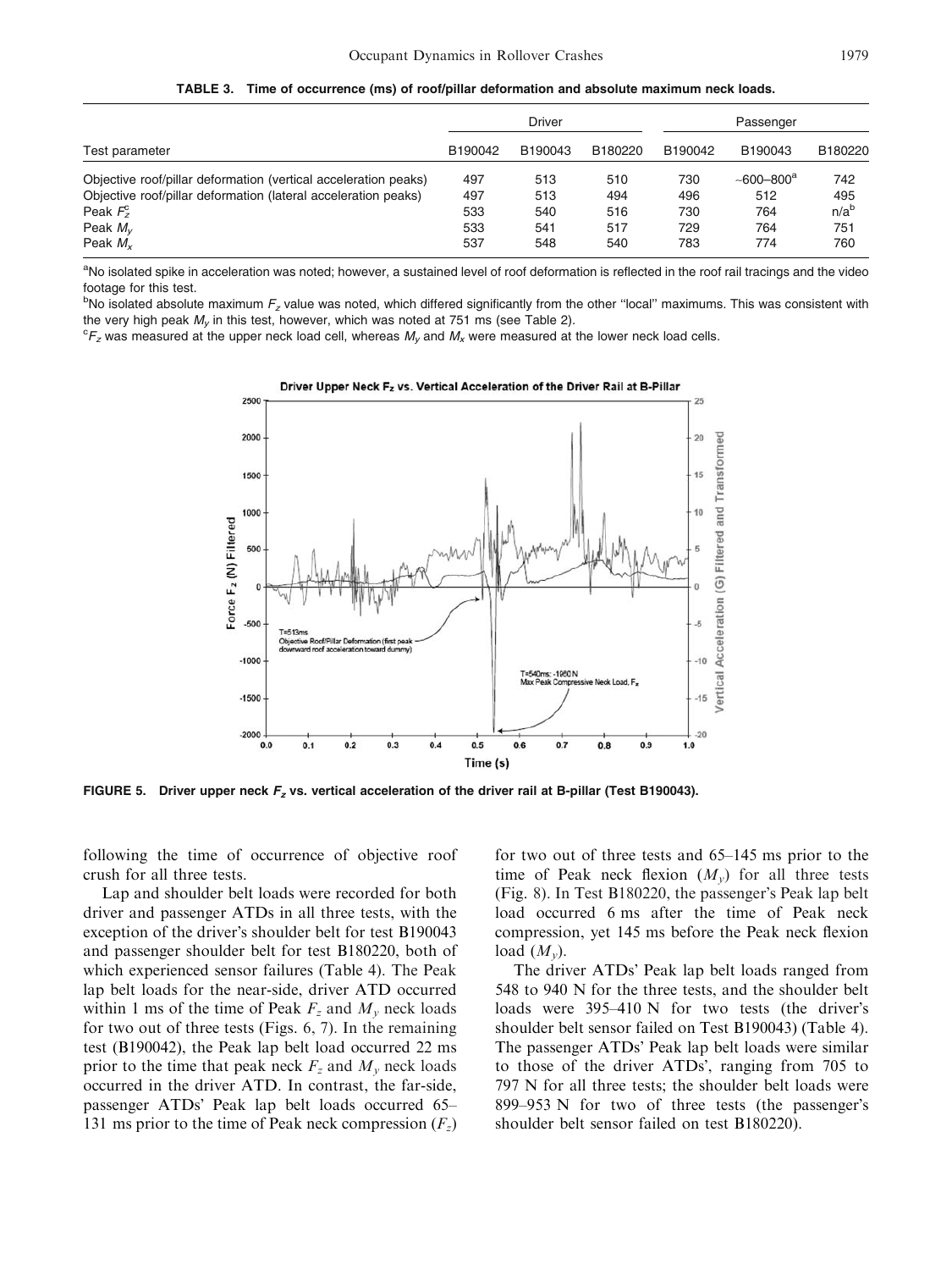|  |  | TABLE 4. Peak belt loads compared to belt loads at time of absolute maximum (peak) neck loads. |  |  |  |  |  |  |
|--|--|------------------------------------------------------------------------------------------------|--|--|--|--|--|--|
|--|--|------------------------------------------------------------------------------------------------|--|--|--|--|--|--|

|                        | <b>Driver</b> |              |              | Passenger    |              |                  |  |
|------------------------|---------------|--------------|--------------|--------------|--------------|------------------|--|
| Test parameter         | B190042       | B190043      | B180220      | B190042      | B190043      | B180220          |  |
| Peak lap belt (N)      | 548 (511 ms)  | 795 (540 ms) | 940 (515 ms) | 797 (599 ms) | 705 (699 ms) | 779 (606 ms)     |  |
| Peak shoulder belt (N) | 395 (379 ms)  | $N/A^a$      | 410 (373 ms) | 899 (587 ms) | 953 (689 ms) | N/A <sup>a</sup> |  |
| Peak $F_{\rm z}$       |               |              |              |              |              |                  |  |
| Lap belt $(N)$         | 398 (533 ms)  | 789 (540 ms) | 937 (516 ms) | 359 (730 ms) | 115 (764 ms) | 771 (600 ms)     |  |
| Shoulder belt (N)      | 231 (533 ms)  | $N/A^a$      | 236 (516 ms) | 337 (730 ms) | 426 (764 ms) | N/A <sup>a</sup> |  |
| Peak $M_V$ (N m)       |               |              |              |              |              |                  |  |
| Lap belt $(N)$         | 393 (533 ms)  | 785 (541 ms) | 937 (517 ms) | 361 (729 ms) | 115 (765 ms) | 218 (751 ms)     |  |
| Shoulder belt (N)      | 227 (533 ms)  | $N/A^a$      | 236 (517 ms) | 341 (729 ms) | 417 (764 ms) | N/A <sup>a</sup> |  |

<sup>a</sup>Data not available due to transducer failure.



FIGURE 6. Driver lap belt and neck load vs. time (Test B190043).



FIGURE 7. Inverted 50th percentile Hybrid III Driver ATD ''diving'' into roof with lap and shoulder belt providing restraining forces, which reduces neck load.

The near-side, driver ATD lap belt loads at the time of occurrence of the Peak  $F_z$  and  $M_v$  neck loads were 72–99% of the ATDs' respective Peak lap belt load for all three tests (Table 4). In contrast, the far-side, passenger ATD lap belt loads at the time of occurrence of the Peak neck compression  $(F_z)$  were less than 45% of the passenger ATDs' respective Peak lap belt load recorded for two of the three tests. At the time of Peak neck flexion  $(M_v)$ , the lap belt loads were less than 45% of the Peak lap belt load for all three tests. Shoulder belt loads for both driver and passenger ATDs at the time of occurrence of the Peak neck  $F_z$  and  $M_v$  were 37–58% of the ATDs' respective Peak shoulder belt loads for two of three tests (load cells malfunctioned in the driver's shoulder belt in test B190043 and passenger's shoulder belt in test B180220).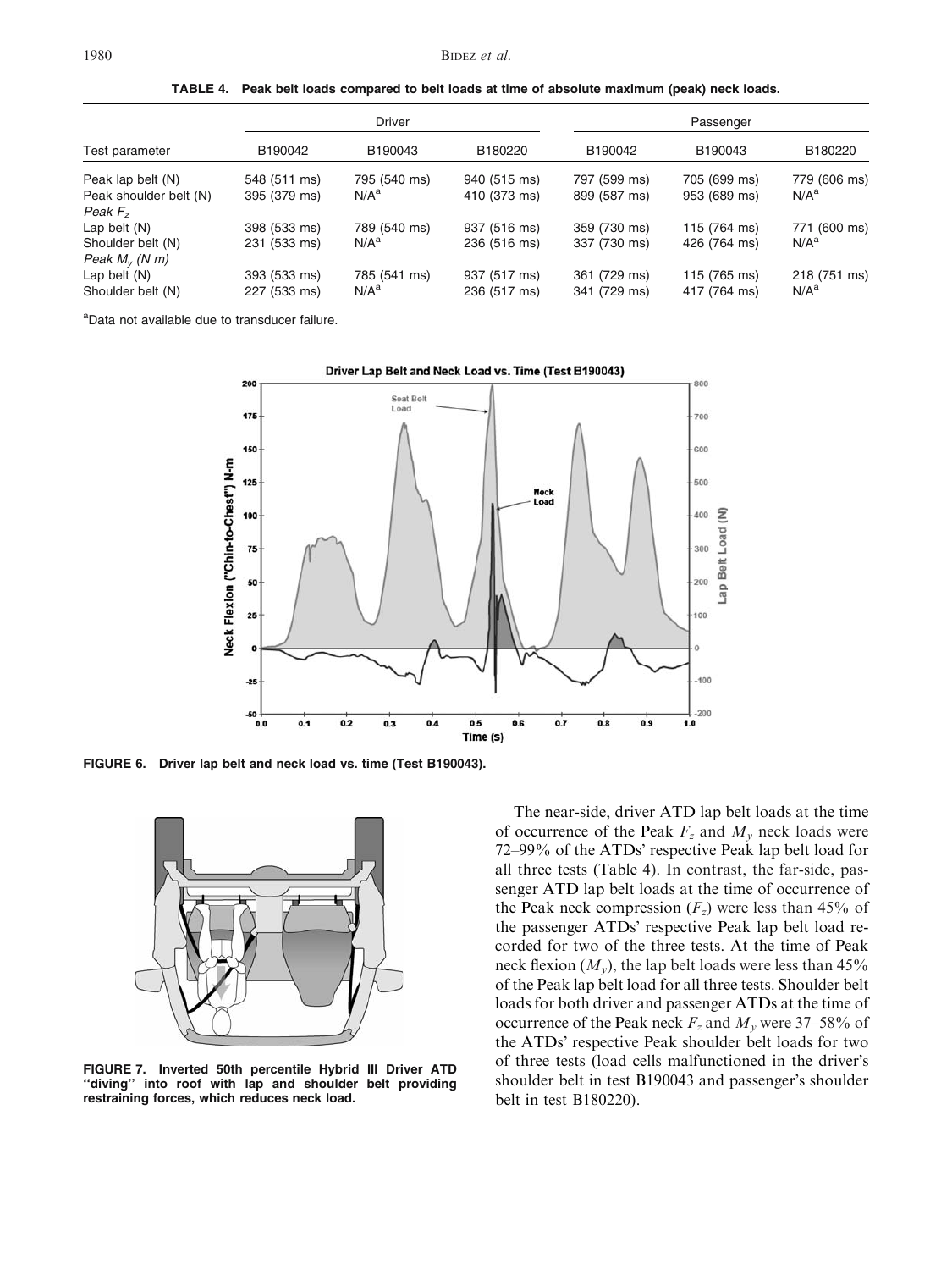

FIGURE 8. (a) Roof crush—passenger lap belt and neck load vs. time (Test B190043); (b) Roof crush—passenger shoulder belt and neck load vs. time (Test B190043).

#### DISCUSSION

The three rollover tests of 1998–1999 Ford Explorer SUVs analyzed in the present study represent a unique dataset evaluating occupant dynamics in rollover crashes as represented by Hybrid III ATDs. To the authors' knowledge, this study represents the first published test series of full-scale rollover crashes of a contemporary SUV with time synchronized sensor output from ATD neck transducers, roof rail accelerometers, an onboard high speed clock, and high speed external and internal video cameras.

# ATD Biofidelity

The biofidelity of the Hybrid III ATD in rollover crash conditions is a significant limitation of this study as well as other published rollover studies<sup>1,15</sup>; however, ATD sensor data may be carefully evaluated within such limitations to yield objective insights. The ATDs used in this study were originally designed as a measurement tool in frontal crash tests, not rollovers. Thus, the Hybrid III ATD neck was designed and tested primarily to simulate dynamic head motion in the sagittal plane (neck flexion and extension). $8,10$  The Hybrid III ATD neck was not specifically designed to produce a biofidelic response under axial compression loading, typical of the neck loads resulting from the head-to-roof contacts observed in this study. Researchers have shown that with an axially directed impact to the crown of the ATD head, the ATD lower neck sensor records essentially the same magnitude axial force as the upper neck load cell, whereas the human cadaver neck lower load cell records a much reduced load magnitude compared to the upper load cell.<sup>24,29</sup> Also, the Hybrid III ATD necks are neither frangible nor viscoelastic; therefore, they cannot accurately simulate individual vertebral displacement and/or fracture.

Notwithstanding the biomechanical differences between the necks of human cadavers and ATD mechanical necks, the  $F<sub>z</sub>$  measurements of the *upper* load cell of a restrained Hybrid III dummy may provide a reasonable estimate of the initial input load to a restrained occupant's head when it contacts the roof in a rollover crash under similar dynamic conditions (e.g., impact velocity, impact duration). Given that the mass of a Hybrid III dummy head reasonably mimics that of the comparable human (50th percentile male in the present study), the inertial effect of the dummy head should not confound  $F<sub>z</sub>$  readings from its upper neck load cell.

In all three tests within the present study,  $F<sub>z</sub>$  values for ATD axial neck load were evaluated solely from the upper neck load cells, thereby taking into consideration, as much as possible, the significant differences in axial stiffness between the ATD and cadaver human neck (the lower neck  $F_z$  sensor was not evaluated). These upper neck  $F<sub>z</sub>$  sensor readings were interpreted relative to the head impact loads in cadaver tests under similar dynamic conditions (described below). Given that the Hybrid III ATD neck was specifically designed to be biofidelic in dynamic, sagittal plane bending (flexion and extension) loads, neck flexion loads  $(M_v)$ were evaluated in this study from the lower neck load cell of driver and passenger ATDs. Lateral bending loads  $(M_x)$  were recorded and reported, but not interpreted in this study due to the lack of available biomechanical tolerance data for the human spine when subjected to lateral bending. Additional research in this important area, for both rollover and side impact crashes, is needed.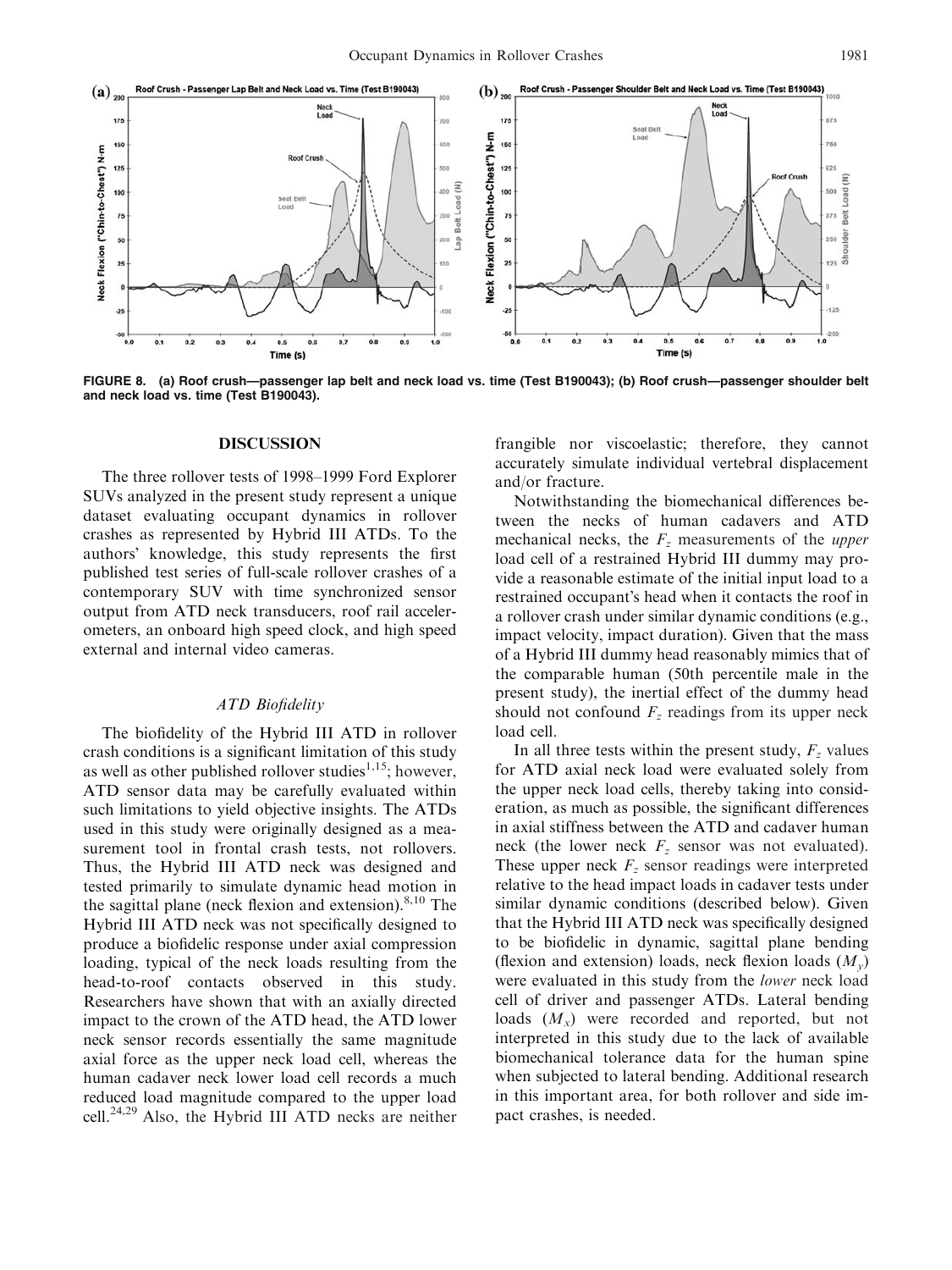## Injury Tolerance of the Human Cervical Spine

Semantic confusion exists in the published literature regarding cervical spine tolerance or ''failure load.'' Some investigators have reported cervical spine ''failure loads'' resulting from impacts to cadaver heads as the output force measured at the lower cervical spine, thereby neglecting the kinetic energy dissipation associated with vertebral fracture and/or subluxation above the position of the sensor as well as the viscoelastic response of the intervertebral discs.<sup>19,20</sup> Other studies have reported both the input and output loads in cadaver tests of the cervical spine.<sup>23–26</sup> These data provide a quantitative comparison of the significant differences between the input loads measured at the cadaver head versus what might be more appropriately referred to as the residual force magnitude that is recorded at the base of the cervical spine segment. No experimental cadaver work has measured and/or estimated the input loads at the superior aspect of the human neck, which is the site of the upper neck load cell in the Hybrid III dummy, when the head is subjected to an axial impact on the crown of the head. Additional research in this area is needed.

The confusion of terms regarding cervical spine failure loads in the published literature has a significant bearing on the proper interpretation of Hybrid III ATD axial neck load sensor output in controlled rollover tests such as the present study. Bahling et al. utilized 2000 N as a neck sensor  $F<sub>z</sub>$  threshold for ''potentially injurious impacts (PII)'' in rollovers, which is in the range of the published residual force magnitude recorded at the lower cervical spine following an injurious impact to the cadaver head.1,19 In contrast, other investigators reported the actuator (input) force at the head that was required for cervical spine injury in axial compression.<sup>24</sup> In interpreting the ATD neck sensor data in this study, an  $F<sub>z</sub>$  value of 7000 N was utilized as a threshold of ''probable (spinal) column injury,'' which is in the range of the published head impact loads in cadaver studies. A value of 150 N m was used as the threshold for probable column injury for interpretation of  $M<sub>v</sub>$  readings from the lower neck sensor. In reality, the true axial compressive failure load of the human cervical spine is likely slightly lower than that measured by the head input loads in cadaver tests (due to inertial effects of the cadaver head), yet substantially greater than the lower cervical spine force data reported in the same cadaver tests. Thus, the real world relevance of threshold values used for both PII and ''probable column injury'' as a predictor of human injury risk must be tempered, consistent with the known biofidelity limitations of the ATD neck (described previously) and the wide variation in injury tolerance of the human spine, as described below.

The biomechanical literature suggests that the tolerance of the human cervical spine to serious injury is influenced by several mechanical factors, including individual tolerance variations due to age and gender, load magnitude and loading rate, pre-alignment (initial head-to-neck position), and end conditions of the cervical spine. Pintar et  $al.^{24}$  reported that serious (AIS 3+) cervical spine injury under axial compression loading conditions occurred at 5856 N with a loading rate of 3 m/s (for a 67-year-old female cadaver) and 11,242 N with a loading rate of 8 m/s (for a 50-yearold male cadaver). In the present study, none of the near-side, driver ATD sensors recorded upper neck  $F_z$ values exceeding even 2000 N neck compression, and only one far-side passenger dummy (Test B190042) exceeded a neck sensor reading of 5856 N compression. Controlling for loading rate, age, and gender in a sample of 25 human cadaver head-neck compression tests, Pintar and Yoganandan<sup>27</sup> reported that compressive tolerance varied from 7 kN in the young (third decade) to 2 kN in the very old (ninth decade). ''Failure loads'' (recorded at the lower cervical spine) ranged from 2 kN at quasi-static loading rates to 5 kN at dynamic loading rates (8 m/s). Failure tolerance for the male population was 25% higher than the female population (without regard to age and rate of loading). The present study recorded roof rail-to-dummy head contacts in the range of  $5 \text{ m/s}$  (11.2 mph) in the first ground strike of the SUV rollovers.<sup>4</sup> Thus, the roof rail-to-head impact speeds in the present study were within the range of loading rates to cadaver and Hybrid III ATD heads in the studies by Pintar et al.<sup>24,27</sup>

Pre-alignment of the head and neck complex when struck by (or when it strikes) the roof is a key variable in determining whether catastrophic injury will occur, and if so, the specific type of injury that will be sustained. Published biomechanical studies suggest that cervical spine pre-flexion yields a greater incidence of lower cervical compression and burst fractures than neutrally positioned spines.<sup>24,25</sup> Restrained occupants in rollover collisions are typically pre-flexed, due to the initial locking of their belt restraint system, and thus are at higher risk of cervical spine injury in the presence of an intruding roof structure when compared to unrestrained occupants. This higher risk of roof impact for restrained vs. unrestrained occupants in rollovers was confirmed with U.S. field accident data.<sup>9</sup> The degree of pre-flexion of the ATD necks prior to headto-roof contact in the present study was not determined because the onboard cameras were positioned behind the ATDs during the rollover tests. The seat belt load cells (i.e., excluding the two sensors described previously that malfunctioned) recorded continuous tensile loads in both lap and shoulder belts throughout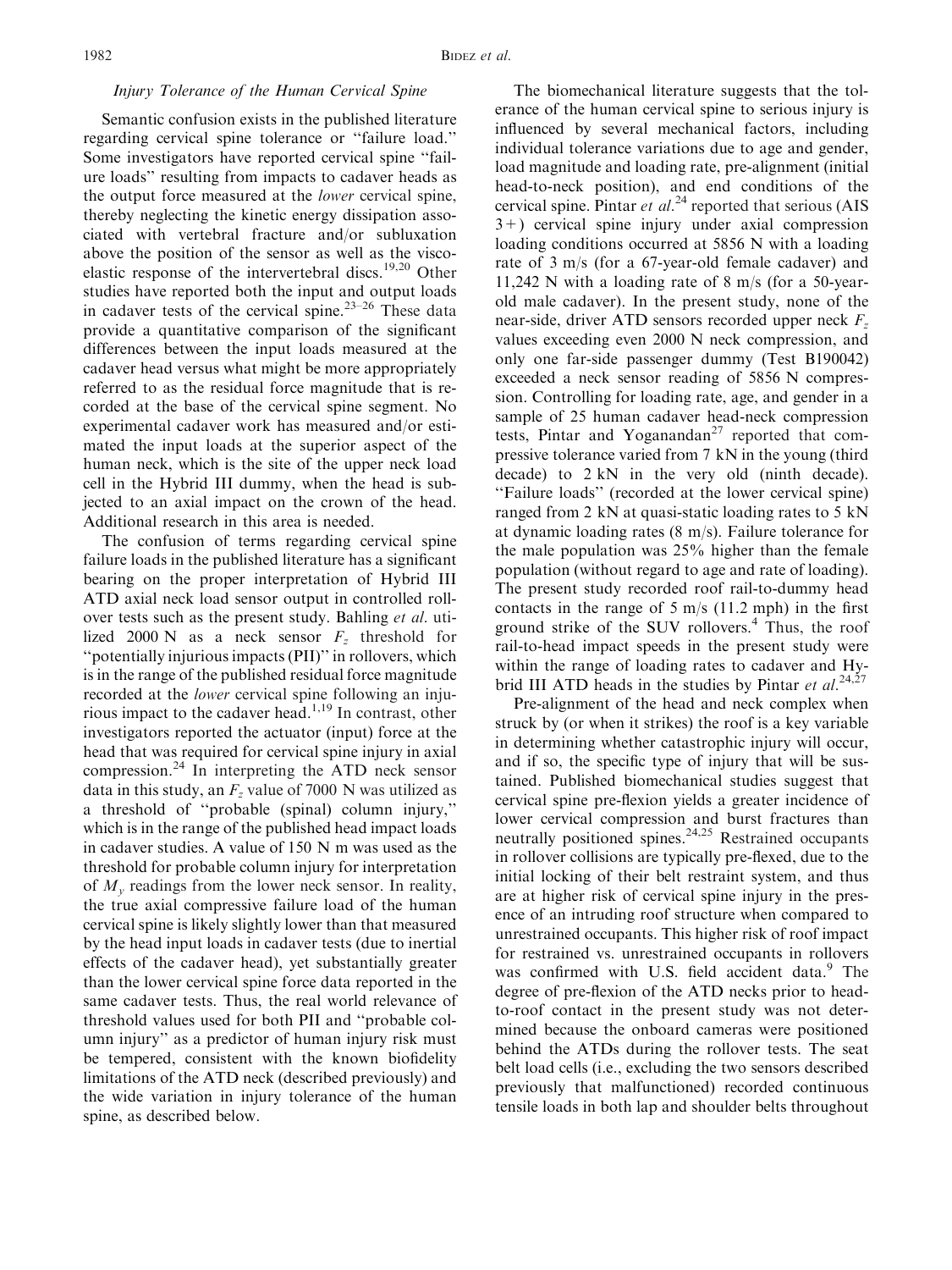the test interval for both driver and passenger ATDs in all three tests. This belt load data indicated that the lap–shoulder belts locked and remained locked during the first 1000 ms test interval for all ATDs in all three tests.

Nightingale *et al.*<sup>20</sup> reported on the influence of boundary or end conditions of the cervical spine relative to specific injury types. When the head was unconstrained and free to translate and/or rotate away from the applied load, no cervical injury was sustained, despite high input loads to the head. In ''full constraint'' conditions, with the head pre-flexed along its stiffest axis (i.e., the removal of the normal cervical lordosis), buckling and burst fractures were noted. With rotational constraint (e.g., when the neck flexes forward to the point where the chin is against the sternum), bilateral locked facets typically occurred. Using cadaver spine specimens, Pintar et  $al$ .<sup>26</sup> determined that the average peak  $M_{v}$  magnitude resulting in ''major'' neck injury was 97 N m at the specific site of injury in the cervical spine (i.e., not positioned as inferior as the lower neck load cell of the Hybrid III ATDs in the present study). The peak axial head impact force ranged from 3000 to 9700 N, with the peak flexion bending moment at the injured level ranging from 19 to 169 N m. Thus, the degree of constraint imposed by the contacting surface, such as an intruding roof, can be a major determinant for cervical spine injury. In all three tests of the present study, the far-side, passenger ATDs recorded lower neck flexion  $(M_v)$  loads that exceeded 175 N m. None of the near-side, driver ATD lower neck sensors recorded peak  $M_v$  loads exceeding 110 N m. No dynamic test data for cervical spine tolerance in lateral bending was identified; therefore, no interpretation of the peak  $M<sub>x</sub>$  sensor outputs for any of the ATDs was made.

The biomechanical impact environment to which the restrained ATDs were subjected in the present study was shown to be comparable to that of published cadaver studies on the basis of the following: head impact load magnitude and direction, loading rate, pre-alignment of the ATD head and neck, and degree of rotational head constraint. Thus, a comparison of the ATD sensor outputs for upper load cell  $F<sub>z</sub>$  and lower load cell  $M_{v}$  values to probable column injury values of  $7000 \text{ N}$  and  $150 \text{ N}$  m, respectively appears scientifically reasonable, subject to the limitations described above.

### Roof Crush as a Correlate or Cause of Injury

Two opposing views exist in the published literature regarding whether roof crush causes serious injury or whether it is simply *associated or correlated with* 

serious injury. One group of investigators has concluded that restrained occupants receive catastrophic head and neck injury from diving into the roof and making head-to-roof contact while the top of the vehicle/roof is striking/hitting the ground during a rollover.1,3,5,15,16 Other investigators have concluded that serious neck injuries to restrained occupants are directly caused by the dynamic intrusion of the roof structure into the occupant's survival space during a rollover crash.<sup>12,13,28</sup> The present study reports quantitative evidence of the temporal relationship between dynamic roof deformation, lap–shoulder seat belt loads, and restrained ATD neck loads, which provides further clarification in this scientific debate.

Objective roof/pillar deformation occurred prior to the occurrence of Peak neck loads  $(F_z, M_y, M_x)$  for both driver and passenger ATDs in all three rollover tests. Prior to the occurrence of Peak neck loads, the driver and passenger ATD heads contacted the roof one or more times in all three tests; the magnitude of neck sensor responses ranged from 3 to 57% of the respective dummies' Peak neck loads. Thus, the restrained driver and passenger ATDs did, indeed, ''dive'' into the roof while the roof was in contact with the ground, resulting in Local Maximum neck load values, which in no instance exceeded 57% of the Absolute Maximum (Peak) neck load. In particular, the ''diving'' neck loads (Local Maxima) for the farside, passenger ATDs were only 2–13% of the Peak neck loads ( $F_z$  and  $M_v$ ) for all three tests (Table 2, Fig. 4).

In each test, the Peak neck loads of the far-side, passenger ATD occurred within 10 ms following the time of maximum objective roof crush for all three tests, which is consistent with published inertial effects of the ATD head in transmitting an axial force to the lower neck sensors.<sup>24</sup> In contrast, Peak neck loads for the near-side, driver ATD occurred up to 65 ms following the time of occurrence of objective roof crush for all three tests. The onboard cameras also revealed observable roof crush into the far-side versus the nearside occupant compartment during the time of the peak neck loads, which was completely consistent with the timing and higher neck load magnitudes of the passenger, compared to driver, ATD for all three tests.

The lap and shoulder belt load profiles for both driver and passenger ATDs provide further insights in the scientific debate regarding roof crush as a correlate versus a cause of serious injury. During the time interval of the Peak neck loads in the passenger ATDs for all three tests, the shoulder belt load, which should increase in magnitude as it resists torso augmentation, instead consistently decreased by 65–85% to only 44 N in some cases. The lap belt showed the same reduction in load during the time period that Peak neck load was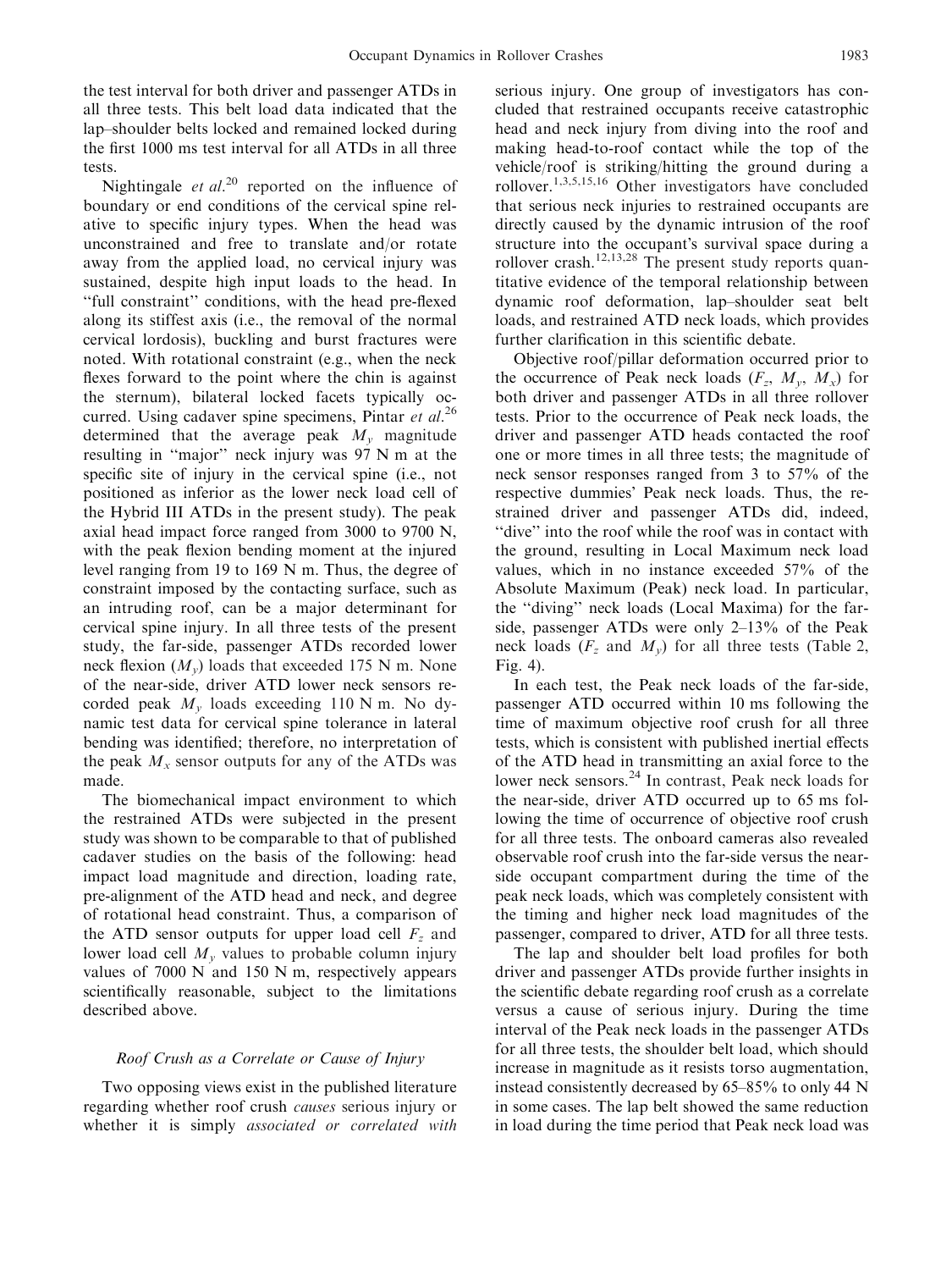recorded; it was reduced by 58% to approximately 156 N (Table 4, Figs. 8a and 8b). The belt load reductions occurred at the same time that on-board cameras clearly recorded the passenger ATD hanging upside down in the lap–shoulder belt and the roof crushing into the occupant space. This time of ''observable'' roof crush also occurred contemporaneously with the ''objective'' roof crush predicted by the accelerometers mounted on the SUV roof rails. The belt load that was recorded during each Peak neck load event for the far-side, passenger ATD was less than 50% of the Peak belt load in all three tests (Table 4). The shoulder and lap belt load cells indicated that the belts were off-loaded (i.e., loading decreased) as the roof crushed down on the ATD head and pushed the ATD back toward the seat cushion, away from the shoulder and lap belts, at the time of Peak neck loads (Fig. 9). Additionally, the deformation of the passenger (far-side) B-pillar lowered the upper attachment point (i.e., D-ring) for the belt, causing slack in the shoulder belt with a concomitant reduction in shoulder belt load.

## Repeatability and Reliability

The FMVSS 208 dolly rollover test methodology has been criticized for its alleged lack of reliability and/ or repeatability.<sup>15</sup> The results of this study, however, demonstrated that the 208 rollover tests are very reliable when viewed from a vehicle-based, occupant protection frame of reference. Test-to-test comparisons of the FMVSS 208 rollover results revealed remarkable similarity in predicting the time of occurrence of Peak neck loads for both driver and passenger ATDs. The Peak neck  $F_z$  occurred in all three tests at 530  $\pm$  15 ms



FIGURE 9. The shoulder and lap belts are off loaded (i.e., load decreases) as the roof crushes down on the passenger head and pushes the dummy back toward the seat cushion, away from the shoulder and lap belts, at the time of injurious neck loads.

for the driver ATD (Fig. 10 and Table 3) and  $730 \pm 15$  ms for the passenger ATD (Table 3). The Peak neck  $M_v$  occurred in all three tests at  $530 \pm 18$  ms for the driver ATD (Fig. 11 and Table 3) and  $750 \pm 21$  ms for the passenger ATD (Table 3). The Peak value for  $M_x$  occurred in all three tests at 530  $\pm$  18 ms for the driver ATD and 770  $\pm$  13 ms for the passenger ATD. These small variations in time of occurrence of roof/pillar deformation and Peak neck loads are particularly remarkable given that (1) the data came from six different dummies and three different vehicles tested on three different days, (2) the differences in the time of occurrence of the Peak neck loads was  $\leq 20$  ms in an overall time interval of 1000 ms, and (3) each 1000 ms time interval included either a sampling rate of 20,000 data points (B190043 and B190042) or 12,500 (B180220).

Quantitative analyses were undertaken to determine the significance probability of each pairwise comparison. Restated, the probability that the similarity of the maximum and minimum values of any two tests were related to something other than chance was analyzed (e.g., B190042- $F_z$  vs. B190043- $F_z$ , B190042- $F_z$  vs. B190220- $F_z$ , and B190043- $F_z$  vs. B190220- $F_z$ ). Appendix 1 examines this issue and computes the probability for each pair of test metrics. This analysis revealed that there is a 93.1–98.6% probability that the differences in time occurrence of Peak neck loads between these results are NOT due to random chance alone. Stated more simply, there is a less than 7% probability that these differences are coincidental.

## Validity

The constellation of driver vs. passenger neck loads measured in this test series of SUV rollovers was consistent with certain incidence trends of catastrophic head and neck injuries observed in real-world rollovers with restrained front seat occupants.<sup>9,21,28</sup> None of the peak neck loads recorded in the near-side, driver ATD neck sensors exceeded the threshold values for probable column injury, which were used in this study. In contrast, the far-side, passenger ATDs recorded Peak neck loads that consistently exceeded the threshold for probable column injury due to neck flexion,  $M_{\nu}$ . These findings are consistent with 1992–1998 data obtained from NHTSAs National Accident Sampling System (NASS) database, which showed serious spinal injuries were more frequent for the far-side occupants (compared to the near-side), where the source was most often coded as roof, windshield, and interior.<sup>21</sup>

A probability of two common catastrophic spinal column injuries was predicted by the passenger ATD neck sensors in all three rollover tests. A combination load of compression and of flexion is associated with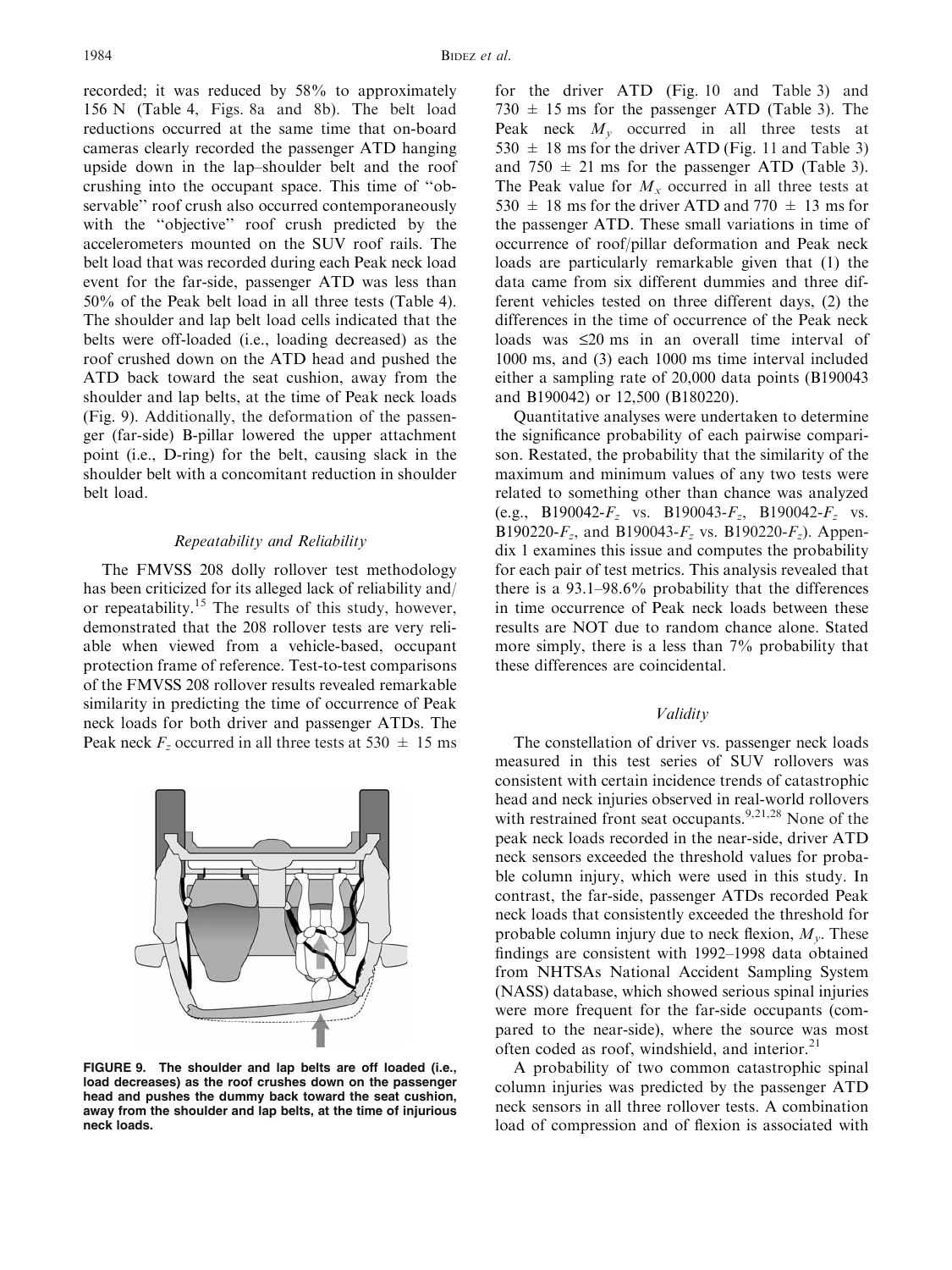

FIGURE 10. The absolute maximum value for upper neck  $F_z$  occurred in all three tests at 530  $\pm$  15 ms for the driver dummy.



FIGURE 11. The absolute maximum value for lower neck  $M_v$  occurred in all three tests at 530  $\pm$  18 ms for the driver dummy.

burst fractures and wedge compression fractures. This load profile was recorded by the upper and lower neck sensors in the far-side passenger ATD in B190042. Bilateral facet dislocation injuries have been associated with sagittal plane flexion.<sup>17</sup> The flexion moments recorded by the passenger ATD lower neck sensors in tests B180220 and B190043 exceeded the threshold values for probable spinal column injury by 40–240%.

Thus, the results of this rollover test series suggest that the FMVSS 208 dolly rollover test may be a valid predictor of serious spinal injuries to restrained occupants in real-world rollovers.

The results of this study provide a unique data set that furthers understanding of probable spinal column injury mechanisms within a rollover crash environment. Such information may assist the scientific community and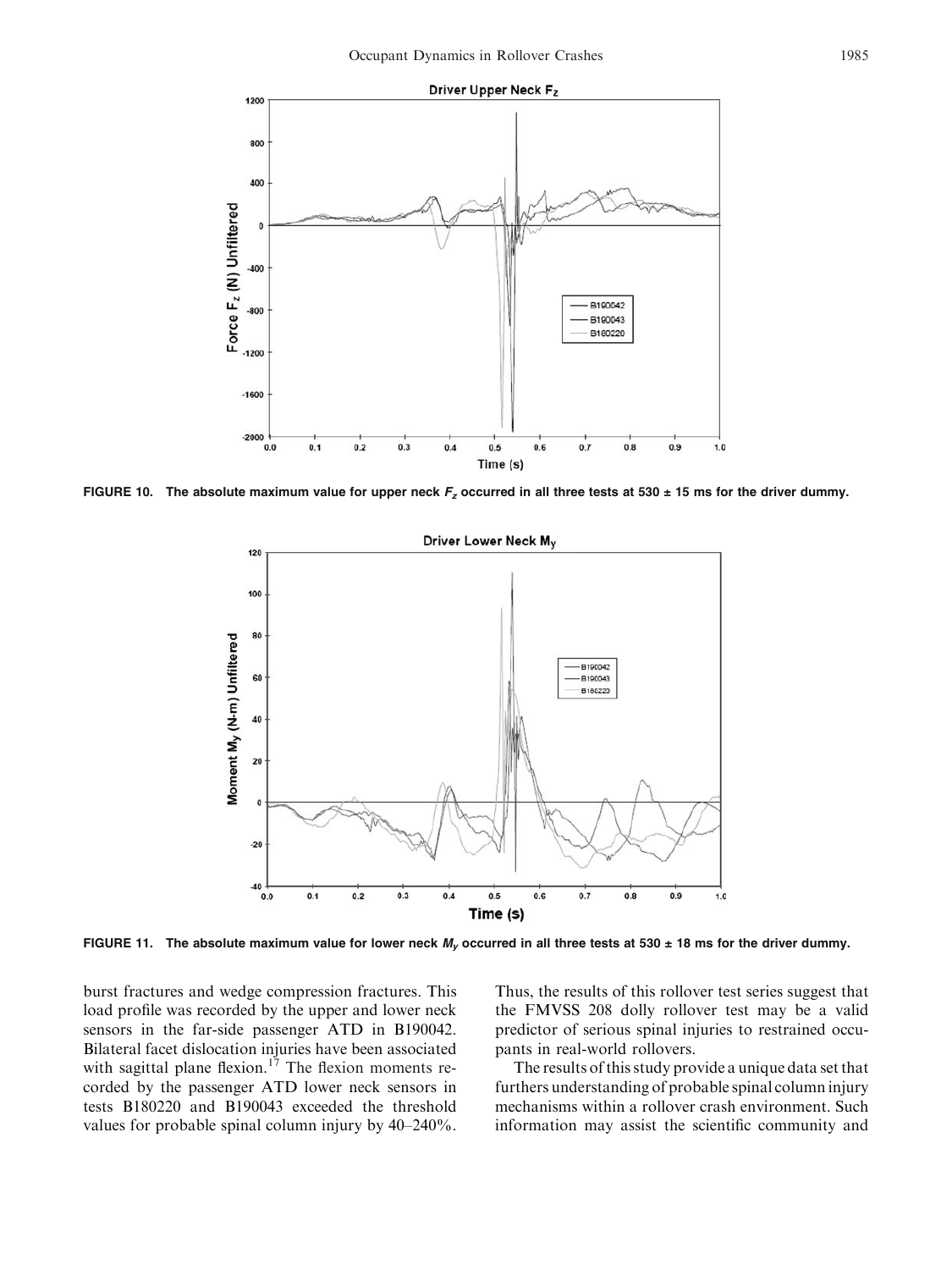automotive engineers in recommending and designing appropriate intervention strategies to mitigate morbidity and mortality in rollover crashes. Moreover, these data may inform government agencies in formulating appropriate public safety policy to improve rollover crash protection for restrained occupants.

#### **CONCLUSIONS**

During each of the three FMVSS 208 dolly rollover tests of Ford Explorer SUVs, the far-side, passenger ATDs exhibited Peak neck compression and flexion loads, which indicated a probable spinal column injury in all three tests. In those same tests, the near-side, driver ATD neck loads never predicted a serious injury. In all three tests, objective roof/pillar deformation occurred prior to the occurrence of Peak neck loads  $(F_z,$  $M_{v}$ ) for far-side, passenger ATDs, and Peak neck loads were predictive of probable spinal column injury. The production lap and shoulder seat belts in the SUVs, which restrained both driver and passenger ATDs, consistently allowed ATD head contact with the roof while the roof was contacting the ground during this 1000 ms test series. Local peak neck forces and moments were noted each time the far-side, passenger ATD head contacted (''dived into'') the roof while the roof was in contact with the ground; however, the magnitude of these local maxima was only 2–13% of Peak neck loads in all three tests. ''Diving-type'' neck loads were not predictive of spinal column injury for either driver or passenger ATD in any of the three tests. When viewed from a vehicle-based, occupant protection frame of reference, the existing FMVSS 208 dynamic rollover test is a repeatable, reliable, and valid test method to evaluate the risk of probable spinal column injury in rollover crash environments.

## APPENDIX 1

### Problem

The domain of observation is a one-second time span subdivided into 20,000 time increments of 0.00005 s. each. At each time increment, various measures of acceleration, force, and moments are recorded for a number of experiments.

Let  $T_{\text{max}}$  be the time (ms) at which the maximum value of a measure is observed in an experiment. For example, in Test B190042, the Driver-Side Peak Force was detected at 533 ms. In Test B190043, this peak was found at 540 ms.

So  $T_{\text{max}}(1) = 533$  and  $T_{\text{max}}(2) = 540$ . The absolute difference between these two observations was 7 ms. Was this a coincidence? What is the probability that the two occurrences would be that close to each other due to random chance alone?

#### Solution

If we assume that in any test,  $T_{\text{max}}$  is equally likely to occur at any time  $t = 0,...,1000$  ms, then t belongs to a ''uniform'' probability distribution, as shown here:



If the experiment is done twice, then delta $(t)$  =  $T_{\text{max}}$  (1) -  $T_{\text{max}}$  (2) belongs to a "triangular" distribution, as shown here:



The shaded area (not drawn to scale) represents the probability that the difference between the  $T_{\text{max}}$  results in two different tests will be no more than 7 ms.

By integration, that probability is 0.014. In other words, there is a 98.6% probability that the difference between these results is NOT due to random chance alone. In the vast majority of statistical studies, this would be interpreted as an observation that was very unlikely to be due to chance alone.

The remainder of this study applies this reasoning to a number of measures from three experimental tests.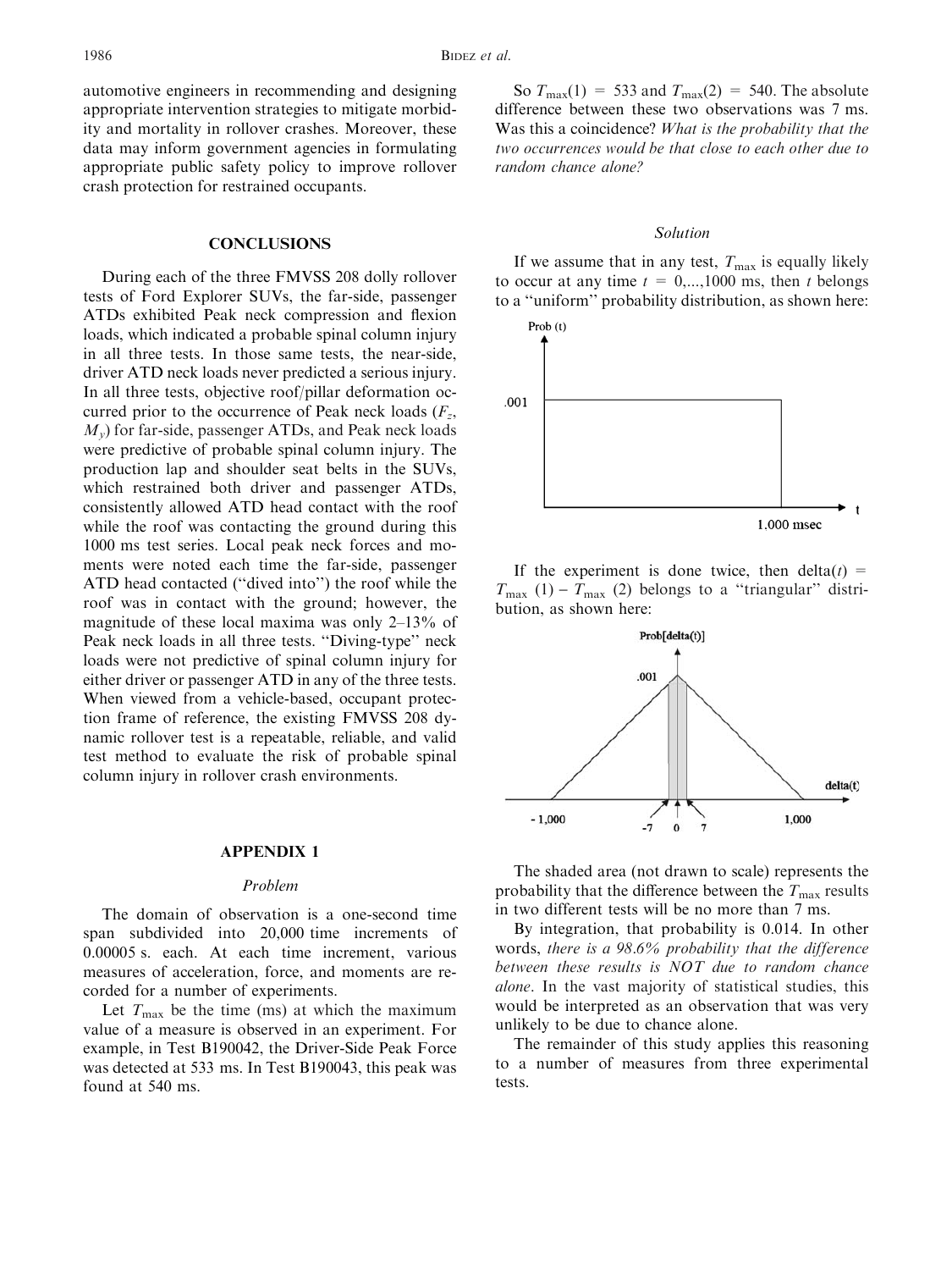Time of occurrence of roof/pillar deformation and Peak neck loads (ms).

|                                                 |                   | Driver            |                   |                   | Passenger                                       |                   |
|-------------------------------------------------|-------------------|-------------------|-------------------|-------------------|-------------------------------------------------|-------------------|
| Test<br>parameter                               |                   |                   |                   |                   | B190042 B190043 B180220 B190042 B190043 B180220 |                   |
| Objective<br>roof/pillar<br>deformation         | 497               | 513               | 510               | 730               | $-600 - 800$                                    | 742               |
| Peak $Fz$<br>Peak $M_{\rm v}$<br>Peak $M_{\nu}$ | 533<br>533<br>537 | 540<br>541<br>548 | 516<br>517<br>540 | 730<br>729<br>783 | 764<br>764<br>774                               | 743<br>751<br>760 |

#### Comparisons

In making test-to-test pairwise comparisons of any result above, the general formula for the probability that the observed difference is NOT due to chance alone is given by

Significance probability =  $1 - 0.002$  |delta-t| + 0.000001 (delta- $t^{\hat{j}^2}$ 

| Test<br>parameter                             | B190042           | Driver<br>B190043    | Delta-t               | Significance<br>probability (%) |
|-----------------------------------------------|-------------------|----------------------|-----------------------|---------------------------------|
| Peak $F_z$<br>Peak $M_{\nu}$<br>Peak $M_{x}$  | 533<br>533<br>537 | 540<br>541<br>548    | $-7$<br>$-8$<br>$-11$ | 98.6<br>98.4<br>97.8            |
| Test<br>parameter                             | B190042           | Driver<br>B180220    | Delta- $t$            | Significance<br>probability (%) |
| Peak $Fz$<br>Peak $M_{\rm v}$<br>Peak $M_{x}$ | 533<br>533<br>537 | 516<br>517<br>540    | 17<br>16<br>$-3$      | 96.6<br>96.8<br>99.4            |
| Test<br>parameter                             | B190043           | Driver<br>B180220    | Delta- $t$            | Significance<br>probability (%) |
| Peak $Fz$<br>Peak $M_{V}$<br>Peak $M_{x}$     | 540<br>541<br>548 | 516<br>517<br>540    | 24<br>24<br>8         | 95.3<br>95.3<br>98.4            |
|                                               |                   |                      |                       |                                 |
| Test<br>parameter                             | B190042           | Passenger<br>B190043 | Delta- $t$            | Significance<br>probability (%) |
| Peak $Fz$<br>Peak $M_{V}$<br>Peak $M_{x}$     | 730<br>729<br>783 | 764<br>764<br>774    | $-34$<br>$-35$<br>9   | 93.3<br>93.1<br>98.2            |
| Test<br>parameter                             | B190042           | Passenger<br>B180220 | Delta-t               | Significance<br>probability (%) |
| Peak $Fz$<br>Peak $M_{V}$<br>Peak $M_{x}$     | 730<br>729<br>783 | 743<br>751<br>760    | $-13$<br>$-22$<br>23  | 97.4<br>95.6<br>95.5            |
| Test<br>parameter                             | B190043           | Passenger<br>B180220 | Delta-t               | Significance<br>probability (%) |

# ACKNOWLEDGMENTS

The authors gratefully acknowledge the technical contributions of Ms. Kathryn Mergl and Ms. Sara Yeager. Financial support for this research was provided by Turner and Associates, P.C. (Little Rock, Arkansas).

#### **REFERENCES**

- 1 Bahling, G. S., R. T. Bundorf, G. S. Kaspzyk, E. A. Moffatt, K. F. Orlowski, and J. E. Stocke. Rollover and drop tests—the influence of roof strength on injury mechanics using belted dummies. In: Proceedings of Society of Automotive Engineers (SAE) World Congress, Detroit, MI, SAE 902314, 1990.
- <sup>2</sup>Bidez, M. W., J. E. Cochran, and D. King. Roof crush as a source of injury in rollover crashes—an independent analysis of Autoliv SUV rollover tests B190043, B190042, B180220, B180219, March 30, 2005, Docket No. NHTSA-1999-5572-120, Available online at [http://dmses.dot.gov/](http://dmses.dot.gov/docimages/pdf74/144663_web.pdf) [docimages/pdf74/144663\\_web.pdf](http://dmses.dot.gov/docimages/pdf74/144663_web.pdf) (accessed 04-30-07).
- <sup>3</sup>Carter, J. W., J. L. Habberstad, and J. Croteau. A comparison of the controlled rollover impact system (CRIS) with the J2114 Rollover Dolly. In: SAE 2002 World Congress, SAE 2002-01-0694.
- 4 Cochran, J. E., M. W. Bidez, and D. King. A method to evaluate dynamic vs. residual roof rail deformation in dolly rollover tests, ESV Paper Number 05-0378, 2005.
- 5 Cooper, E. R., E. A. Moffatt, A. M. Curzon, B. J. Smyth, and K. F. Orlowski. Repeatable dynamic rollover test procedure with controlled roof impact. In: 2001 SAE World Congress, Detroit, MI, SAE 2001-01-0476.
- 6 Daly, L., M. J. Kallan, K. B. Arbogast, and D. R. Durbin. Risk of injury to child passengers in sport utility vehicles. Pediatrics 117:9-14, 2006.
- $\sqrt{D}$ eHaven, H. Accident survival: airplanes and passenger cars. SAE 716, 1952, pp. 1–7.
- 8 Deng, Y. C. Anthropomorphic dummy neck modeling and injury considerations. Accident Anal. Prevent. 21(1):85– 100, 1989.
- <sup>9</sup>Digges, K. H., A. C. Malliaris, and H. J. Deblois. Opportunities for casualty reduction in rollover crashes. In: Proceedings of the Fourteenth International Technical Conference on the Enhanced Safety of Vehicles, Munich,
- Germany, Paper No. 94-S5-0-11, 1994.<br><sup>10</sup>Foster, J. K., J. O. Kortege, and M. J. Wolanin. Hybrid III—a biomechanically based crash test dummy. In: Proceedings of the 21st Stapp Car Crash Conference, SAE
- Paper No. 770938, 1977.<br><sup>11</sup>Franchini, E. The crash survival space. In: 1969 SAE
- World Congress, Detroit, MI, SAE 690005.<br><sup>12</sup>Friedman, D. F., and K. Friedman. Roof crush versus occupant injury from 1988 to 1992 NASS. In: SAE International Congress and Exposition, Detroit, MI, February
- 23–26, 1998, SAE 980210. 13Friedman, D. F., and C. Nash. Reducing rollover occupant injuries: how and how soon. In: 19th International Technical Conference on the Enhanced Safety of Vehicles, Washington, D.C., June 6–9, 2005, Paper 05-0417.